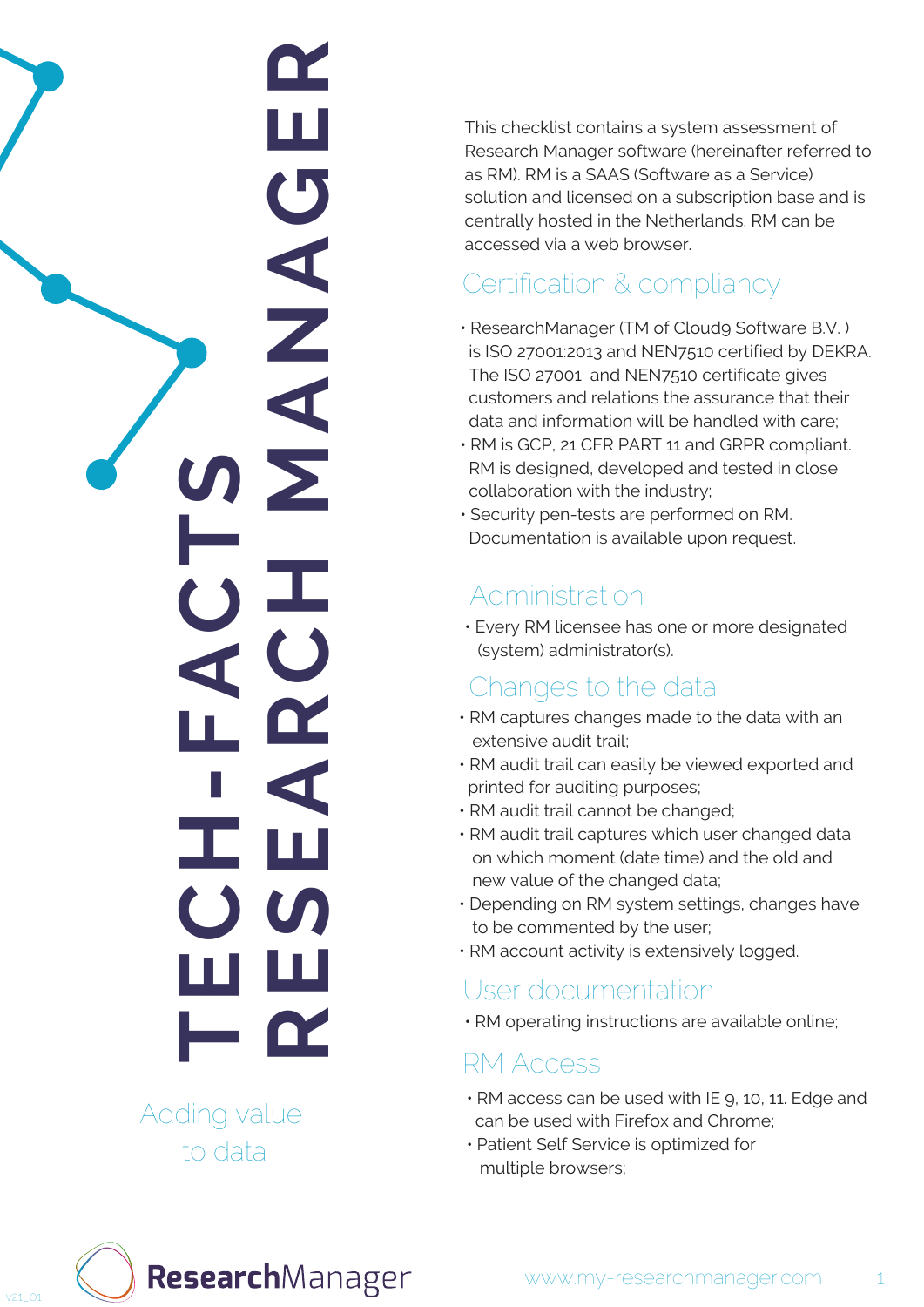# **RESEARCH MANAGER** ш  $\mathbf C$  $\blacktriangleleft$  $\frac{Z}{4}$ **MECH-FACTS**

Adding value to data

## Software versioning & updates<br>• RM has monthly software updates;

 $\cdot$  RM has monthly software update:

- $\cdot$  RM is protected with an extensive role based access management system with two factor authentication, a combination of username and p a s s w o r d a n d a 6 digit c o d e; Software Access<br>• RM is protected with an e<br>access management sys<br>authentication, a combin-<br>password and a 6 digit co<br>• RM permissions to perfor<br>assigned to specific roles<br>application, module, stud<br>• RM Level of password s
- $\cdot$  RM permissions to perform certain operations are assigned to specific roles and can be enforced on application, module, study, site and patient level;
- RM Level of password strength can be enforced b y system administrator;
- RM password change policy for a specific period can be enforced by system administrator;
- 

### software security

- RM servers are located in a secured and certified data centers located in Hengelo (OV) and Enschede. Both in The Netherlands;
- These datacenters are Certified for ISO 9001, 14001 and 27001:2013 and NEN7510;
- Within the secure area of the datacenters there are RM specific secured areas which are only accessible for authorized Cloudg staff; Hardware/<br>
• RM servers are l<br>
data centers local<br>
Enschede. Both i<br>
• These datacente<br>
14001 and 2700:<br>
• Within the securare RM specific<br>
accessible for a<br>
• These areas are<br>
Cloudg staff wh<br>
management.
- These areas are only accessible for authorized Cloudg staff which has been assigned by Cloudg management

• Internet connection with RM is secured through EV (Extended Validation) TSL certificates from Comod Secure connection<br>Internet connection with RM i<br>EV (Extended Validation) TSL<br>Comodo.

- RM has a continuous synchronization full back up to a dedicated backup server on a secure location (3 months storage). The backups are encrypted (AES 256); System backup procedure<br>• RM has a continuous synchronization ful<br>to a dedicated backup server on a secure<br>(3 months storage). The backups are enc<br>(AES 256);<br>• RM has a weekly full back up to a dedica<br>backup server o a sec
- RM has a weekly full back up to a dedicated backup server o a secure location (3 months storage). The backups are encrypted (AES 256).
- 

ResearchManager

2